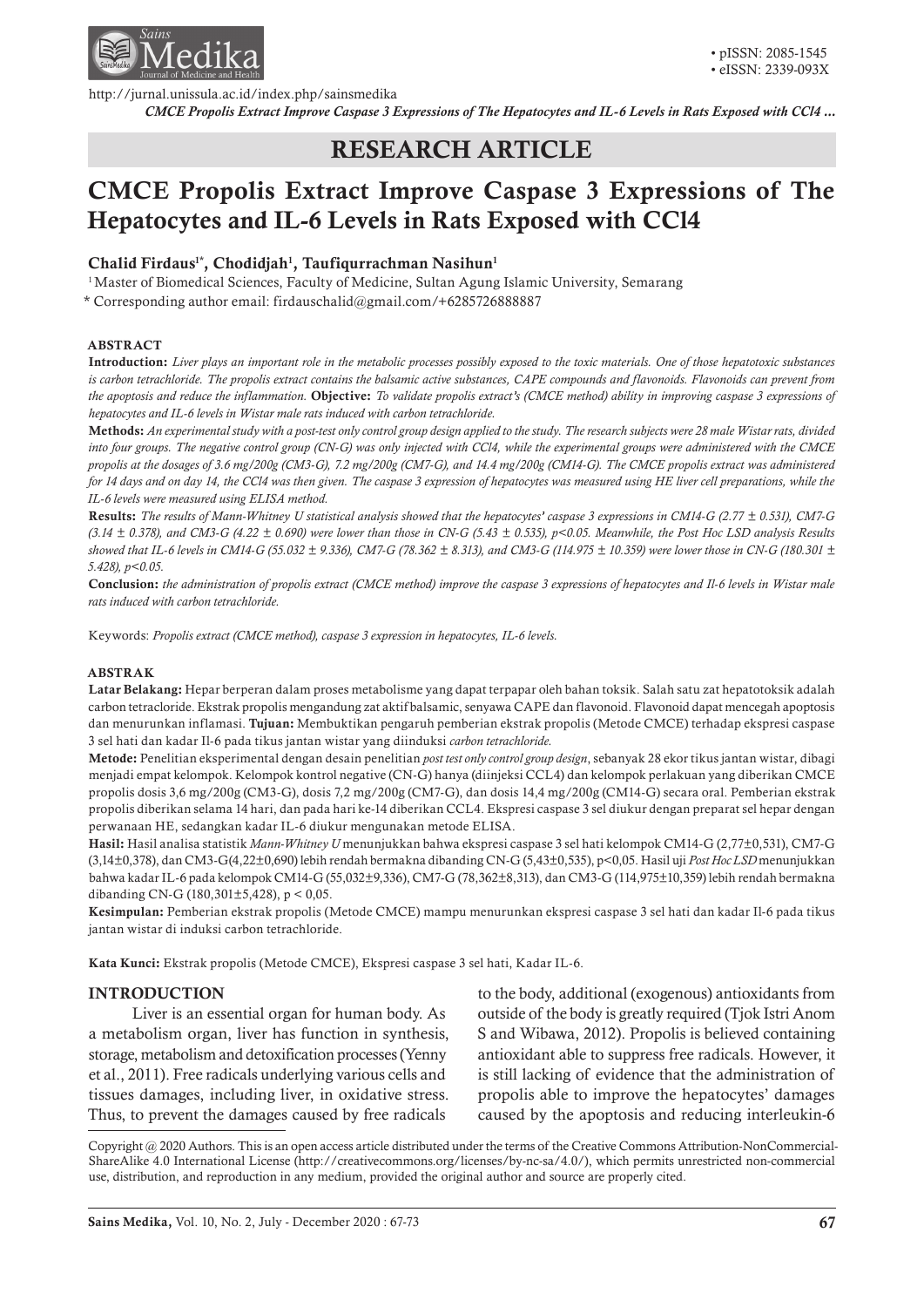#### • eISSN: 2339-093X

## *Firdaus, et al.*

(IL-6) level in vivo.

Liver disease still becomes a serious problem, especially in the developing countries, and causes the increasing illness and death rates throughout the world. It is estimated that more than one-third of the world's inhabitants have been infected by the hepatitis B virus. Besides, approximately 5% of the population has become the carriers of chronic hepatitis B virus (HBV), and generally, almost 25% of carriers has experienced more severe liver diseases, such as chronic hepatitis, cirrhosis, and primary hepatocellular carcinoma (Kumar, Abbas and Fausto, 2010). Hepatotoxic is the main effect of carbon tetrachloride (CCl4) exposure on humans and animals (Bhadauria, 2012). The histopathological examination shows that the influence of CCl4 administration may cause more extensive inflammatory processes in liver (Krisnansari, Sulistyo and Kusdaryanto, 2014). Besides, CCl4 administration may also trigger the formation of excessive free radicals, hence the oxidative stress may result in liver damages and even dysfunctions (Widianto and Rosyidah, 2017).

Liver cell damages caused by the CCl4 exposure are also characterized with the inflammation followed by the secretion of proinflammatory cytokines, such as IL-6 and tumor necrosis factor alpha (TNF- $\alpha$ ) (Soroy et al., 2014). The national prevalence in each country throughout the world ranged between 0.5% in the US and North Europe, while in the Asian areas was 10%. In 2010, the prevalence of hepatitis A virus infection disease reached 9.3% of 237.6 million inhabitants. In South Sumatera in 2007 with 7.019.964 inhabitants, the prevalence of hepatitis A was 0.2-1.9%. Indonesia is a country with the prevalence ranked the highest endemic rate of hepatitis B of more than 8 percent that 1.5 million Indonesian people potentially suffer from the liver cancer (Kementerian Kesehatan Republik Indonesia, 2010). The death rate caused by the liver diseases may continuously increase, if not well managed.

Human body has limited antioxidants. Thus, if free radicals are excessively exposed, the body requires more antioxidants from outside the body (exogenous). One natural exogenous antioxidant is propolis. Many studies show that propolis has antibacterial, antifungal, antiviral, and hepatoprotective activities (Sforcin and Bankova, 2011). One hepatotoxic substance causing the chronic liver disease is carbon tetrachloride (CCl4). The CCl4 administration may cause the oxidative stress processes, hormonal balance disorders, and chronic inflammation reactions triggering the secretion of plenty pro-inflammatory cytokines, including interleukin-6 (Sumarmi, 2018). Propolis also has a neuroprotector property as reported in the research conducted on

the rats' focal cerebral ischemia model resulting in significantly reduced caspase-3 expression (Harahap, Irfannuddin and Murti, 2018).

The other studies also show that propolis extract is proven effective in recovering dengue fever patients, based on the laboratory examination, clinical conditions and the shortening length of patients' treatment periods (Soroy et al., 2014). Moreover, the administration of propolis extract at the dosages of 0.054 gr and 0.108 gr shows the hepatoprotective activities to the liver damages induced by CCl4, showed by decreasing IL-6, and SOD levels, also improvement in liver cell damage percentages (Krisnansari, Sulistyo and Kusdaryanto, 2014). More studies also show that propolis affects the pro apoptotic proteins (Bax, Bak, caspase 3, cytochrome C), cell differentiation's protein regulators (p38, p56, p21, cyclin-dependent kinase), and targets which have an important role in the cancer-related inflammation, such as NFκB and COX2. The administration of propolis extract increase the caspase 3 expression in the WiDr cell cultures (Anandani, Kusnanto and Purwanto, 2018).

The main components of propolis are flavonoid and phenolic acid, including Caffeic acid phenetyl ester (CAPE), in which almost 50% of all propolis compositions contain CAPE. Flavonoid is the biggest natural phenolic group covering many pigments generally contained in all plants (Mihai et al., 2011). CAPE significantly inhibits the production of cytokines and lymphokines, including TNF- $\alpha$ , IL-2, IL-10, IL-12, and IFN, and the proliferation of T-cells. Proinflammatory cytokines, IL-1, IL-6, and TNF- $\alpha$  are responsible for changes in the body's metabolic and pathogenic attacks (Soroy et al., 2014). Since CAPE and flavonoid contained in the propolis extract have a significant effect in decreasing the pro-inflammatory cytokines, this research aims at validating the effect of propolis administrations in improving caspase 3 expressions of hepatocytes and IL-6 levels in Wistar male rats induced with carbon tetrachloride.

# **METHODS**

This experimental research used a "Post Test Only Control Group Design". Twenty eight Wistar male rats aged 8 weeks, weighed 180-200 g were used, and then divided into four groups. Negative control group (CN-G) was administered with CCl4 at the dosage of 0.4 ml/200 gr in day 14, while the experimental groups were administered with propolis extract at the dosages of 3.6 mg/200 gr (CM3-G), 7.2 mg/200 gr (CM7-G), 14.4 mg/gr (CM14-G) for 14 days, and then administered with CCl4 in day 14 at the dosage of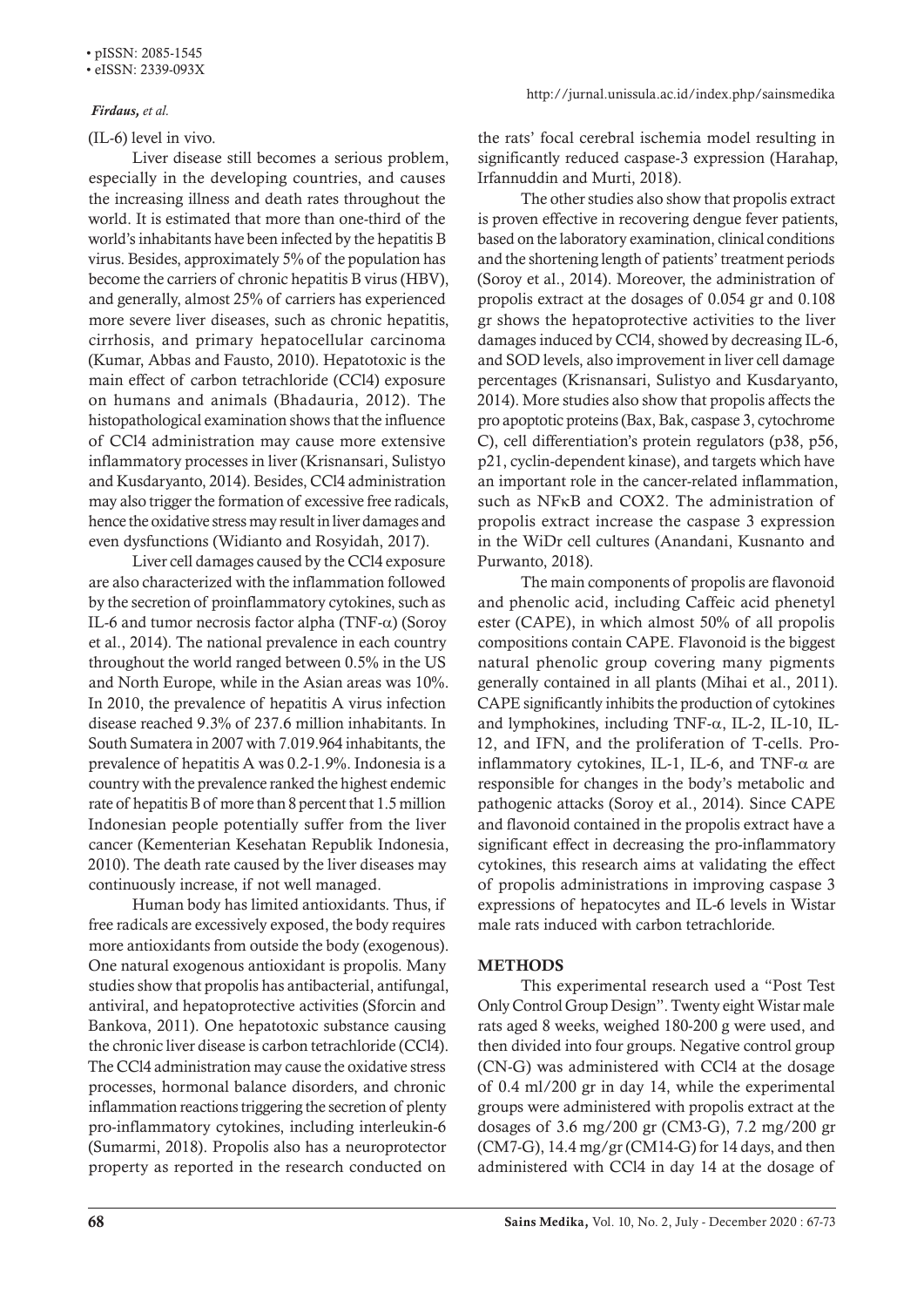#### *CMCE Propolis Extract Improve Caspase 3 Expressions of The Hepatocytes and IL-6 Levels in Rats Exposed with CCl4 ...*

0.4 ml/gr. This research was conducted at the Food and Nutrition Research Center Laboratory (known as PSPG/Laboratorium Pusat Studi Pangan dan Gizi) of Universitas Gajah Mada Yogyakarta and Sultan Agung Islamic Hospital Semarang. This research was conducted after obtaining permit from the Bioethics Committee of Medical Faculty, Universitas Islam Sultan Agung Semarang, No. 270/V/2019/Komisi bioetik.

## Propolis Extract and Dosage

The propolis used in this research was the propolis extract obtained from High Desert Indonesia. The propolis ethanol extract was made using the CMCE (Continuous Multi-stage Countercurrent Extraction) technique. The multistage extraction is the development of one stage extraction. The rafinat secreted from the first stage was mixed with the fresh solvent in the second stage and then was mixed with the fresh solvent in the third stage. The extract obtained from the first stage was combined with the extract obtained from the second and the third stage. The final results were the extracts (E1+E2+E3) and Rafinat R3. The composition of components in E and R flows had been balanced that E and R were located in the balance curve: E1 was balanced with R1, E2 was balanced with R2, and E3 was balanced with R3. The propolis extract was then diluted with aquadest 1:10. The volume of propolis extract was orally administered as much as 1 ml. The volume permitted to be administered based on the normal volume of rat's stomach was 3-5 ml. Dosage I with the calculation of dosage conversion in rats (Body  $Mass = 200$  grams), was  $200$  mg x  $0.018 = 3.6$  mg/ $200$ g rat. Dosage II with the calculation of dosage conversion in rats was  $400 \text{ mg} \times 0.018 = 7.2 \text{ mg} / 200 \text{g}$  rat. Dosage III with the calculation of dosage conversion in rats was 800 mg x 0.018 = 14.4 mg/200g rat.

# Preparation of Liver's Specimens and Caspase 3 Expression Examination

Liver apoptotic examination began by making the liver specimen preparation. The liver specimen preparation making stages are explained as follows. Tissue fixation stage began by entirely cleaning the liver using PBS 1x and then put in the fixative for 1 hour. Furthermore, the liver was cut into the size of 1 x 1 cm. The specimen was once again immersed into the fixative for < 24 hours. The specimen was then repeatedly cleaned using alcohol 50% without holding and pressing the specimen. If stored for > 24 hours, the specimen should be immersed in alcohol 70% and then cleaned once again using alcohol 70%. Fixation

aimed at minimalizing or stopping the tissue's autocatalyst process. The next step was making the paraffin block. The specimen was dehydrated in alcohol 85% for 1-2 hours, alcohol 96% for 1-2 hours, and alcohol 100% for 2-3 hours. The specimen was cleared using xylol:alcohol  $100\% = 1:3$  for 1 hour, xylol:alcohol  $100\% = 2:2$  for 1 hour, xylol:alcohol  $100\% = 3:1$  for 1 hour, pure xylol I for 1 hour, and pure xylol II for 1 hour. Specimen infiltration was made in the oven using xylol:paraffin 1:1 (45-500C) for 1 hour, paraffin I (65-700C) for 1 hour, and paraffin II (65-700C) for 1 hour. This process aimed at cleaning the tissues from the alcohol remains to ease the attachment using the mounting medium. The block was made using paper. The specimen was put into the paper box, added with liquid paraffin, and then labeled. The paraffin was then cooled using cold water. This paraffin blocking aimed at simplifying the tissue cutting using microtome with the thickness of 5-10 micron. The next was paraffin block cutting. The well- prepared paraffin block was then sliced using the rotary microtome. The liver tissue slices were in the thickness of  $4 \mu m$ . The mounting was then performed in the object glass/slide using gelatin 5%. The staining was next performed. After sliced, the paraffin block was then put on top of the object glass/ slide. Since the occurring layer was still covered, the paraffin should be removed by immersing the layer in the dehydration solution (alcohol, xylol). Still in the dehydration series, staining was made in order that the observed tissues looked clear. Haematoxilin eosin was the solution used.

The hepatocytes underwent apoptosis was observed using an Olympus microscope and the slide blot was pictured with the circular magnification of 400x. The cells experiencing apoptosis was then observed based on the characteristics of shrinkage cells, condensation-experiencing nucleus, and formed apoptotic bodies.

# IL-6 Level Measurement

IL-6 level measurement used the ELISA method. The samples used were 28 serum samples of wistar male rats. The IL-6 examination principle was that the sample was reacted with antibody containing specific antibody against IL-6, then Horseradish Peroxidase (HRP) was added and Avidin was incubated for 1 hour in 37˚C. The IL-6 level was measured using spectrophotometer with the wave length of 450 nm.

#### Statistical Analysis

The data analysis on the caspase 3 expression of hepatocytes was analyzed using Kruskal Wallis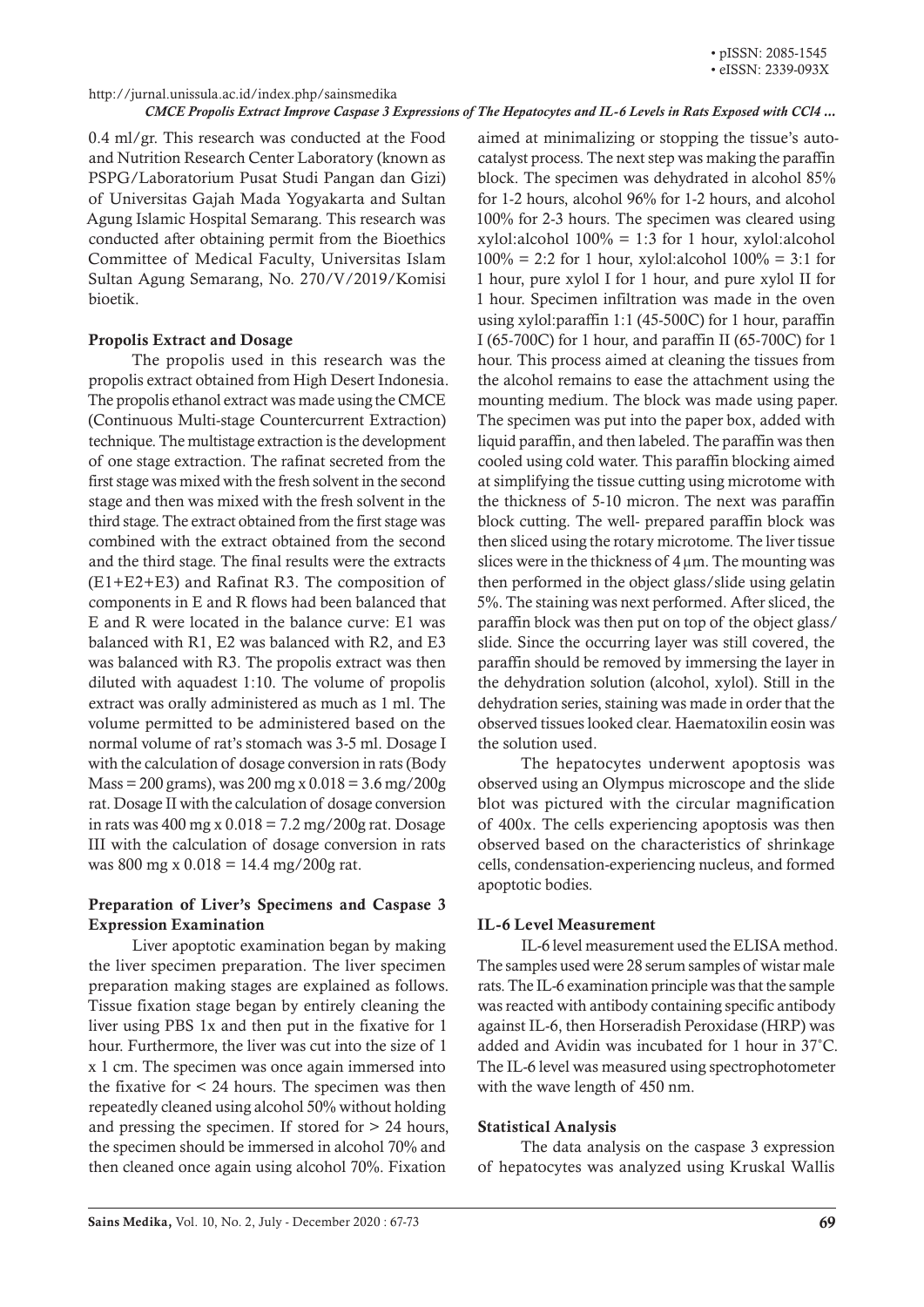*Firdaus, et al.*

http://jurnal.unissula.ac.id/index.php/sainsmedika

|                | Group                            |                                |                                |                                    |           |
|----------------|----------------------------------|--------------------------------|--------------------------------|------------------------------------|-----------|
| Variable       | $CN-G$<br>$N=5$ , $\chi(\pm SD)$ | $CM3-G$<br>N=5, $\chi(\pm SD)$ | $CM7-G$<br>N=5, $\chi(\pm SD)$ | $CM14-G$<br>$N=5$ , $\chi(\pm SD)$ | P         |
|                |                                  |                                |                                |                                    |           |
| $\binom{0}{0}$ | $\pm 0.535$                      | ±0.690                         | ±0.378                         | $\pm 0.531$                        |           |
| IL-6 Level     | 180.301                          | 114.975                        | 78.362                         | 55.032                             | $0.000**$ |
| (pg/ml)        | ±5.428                           | ±10.359                        | $\pm 8.313$                    | ±9.336                             |           |

Table 1. Average IL-6 levels and caspase 3 expressions of hepatocytes in each Group

Note: \* *Kruskal Wallis*; \*\* *One Way Anova*



**Figure 1.** Caspase 3 expression in group CN-G; CM3-G; CM7-G; and CM14-G. The brown color indicated the caspase 3 expression expression. positive



Figure 2. A. Caspase 3 Expression in Liver, and B. IL-6 Concentration. Post Hoc Analysis: \* p<0.05; ns: not significant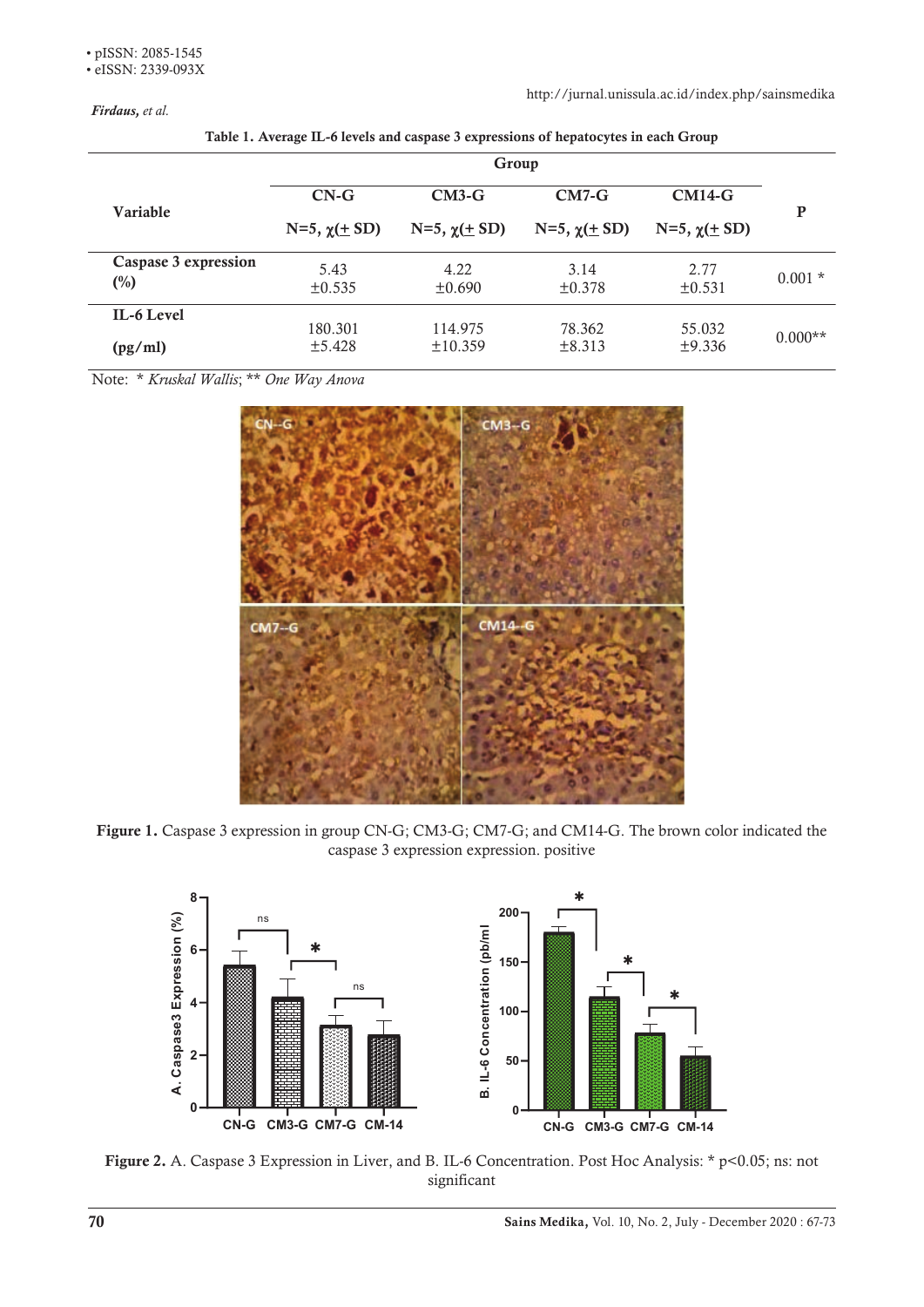#### http://jurnal.unissula.ac.id/index.php/sainsmedika

#### *CMCE Propolis Extract Improve Caspase 3 Expressions of The Hepatocytes and IL-6 Levels in Rats Exposed with CCl4 ...*

continued with Mann-Whitney U. Meanwhile, the IL-6 level was analyzed using the One Way Anova test and then continued with the Post Hoc LSD. The statistical analysis result was considered significant if the p-value was <0.05.

#### **RESULT**

This research used propolis extract daily administered for 14 days, and in day 14, the CCl4 was administered to the Wistar male rats. The average IL-6 levels and caspase 3 expressions of hepatocytes were presented in the following table 1.

The results of this research showed that the average value caspase 3 expressions of hepatocytes in CN-G was the highest, respectively followed by that in CM3-G and CM7-G, while the lowest was that in CM14-G. Since the caspase 3 expression hepatocytes data were not normally distributed, Kruskal Wallis test was then performed to see the differences between groups. The analysis result showed that caspase 3 expression between groups was significantly different with  $p<0.05$ .

On the other hand, the highest level of IL-6 level found in CN-G, respectively followed by that in CM3-G and CM7-G, while the lowest level was that in CM14- G. As the caspase 3 expression of hepatocytes data were normally distributed, one way anova test was then performed. The analysis result showed that the IL-6 level between groups was significantly different with p<0.05. To know the group which had a significant difference, each was then examined using Mann-Whitney U and Post Hoc test as explained below.

#### Caspase 3 Expression of Hepatocytes

Mann-Whitney U test result showed that caspase 3 expression in CM7-G and CM14-G was significantly lower than that in CN-G with p<0.05. Meanwhile, the caspase3 expression in CM3-G was lower, yet not significantly different than that in CN-G with  $p>0.05$ . Similarly, the caspase 3 expression in CM14-G was lower than that in CM7-G with p>0.05 (figure 1, 2A).

This result showed that propolis extract administration with the dosages of 3.6 mg/200g, 7.2 mg/200g, and 14.4 mg/200g reduced the caspase 3 expression of hepatocytes due to the CCl4 injection. The propolis extract with the dosages of 7.2 mg/200g and 14.4 mg/200g showed better results than that with the dosage of 3.6 mg/200g.

## IL-6 Level

Post Hoc test result showed that the average IL-6 level in CM3-G, CM7-G, and CM14-G was significantly lower than that in CN-G with p<0.05. The average IL-6 level in CM14-G was significantly lower than that in CM7-G and CM3-G with p<0.05. Similarly, the IL-6 level in CM-7G was lower than that in C3-G with p<0.05 (figure 3). The Post Hoc LSD test result in IL-6 level showed that the propolis extract at the dosages of 3.6 mg/200g, 7.2 mg/200g, and 14.4 mg/200g could reduce the IL-6 level in the Wistar male rats induced with carbon tetrachloride (figure 1).

#### **DISCUSSION**

The results of this research showed that the administration of CCl4 may cause hepatocytes damages mediated by apoptosis. It was shown by the high IL-6 level as the proinflammatory marker and caspase3 expression as apoptosis marker in the negative control group and was significantly different with that in the propolis group. Moreover, the administration of propolis extract in this research could significantly reduce the IL-6 level and caspase 3 expression after injected with the CCl4.

This research result also showed that the caspase 3 expressions of hepatocytes after the administration of propolis at the dosages of 7.2 mg/200g and 14.4 mg/200g experienced a significant reduction. The result of this research was supported by the previous studies stating that the administration of propolis affected the caspase 3 expressions in WiDr cell cultures (Anandani, Kusnanto and Purwanto, 2018) as the propolis had a high flavonoid content functioning as neuroprotector. The result of research conducted by Dewi, on rats with focal cerebral ischemia showed that flavonoids could significantly reduce the caspase-3 expression (Dewi, Ali and Purnomo, 2016). It explained that the caspase 3 decreasing expression was as the reflection of cells' decreasing apoptosis (Hidayat et al., 2011). The propolis extracts could not significantly reduce the hepatocytes' caspase 3 expressions at the dosage of 3.6 mg/200g, yet there was a difference with the result of positive control. It was proven that the lipid peroxidation and hepatocytes' damages could be significantly suppressed by the antioxidant supplementations, such as flavonoid, silymarin, or vitamin E (Soroy et al., 2014). Propolis extract is bee product containing high active composition of flavonoid functioning as antioxidant. Propolis has antioxidant function able to prevent damage from free radicals compounds. Propolis extract also has the function as the toxic neutralizer since propolis has various contents to possibly clean the pollutants and toxic in the body. Thus, the metabolism of cells can work optimally (Krisnansari, Sulistyo and Kusdaryanto, 2014). Some researchers have also reported that the propolis extract containing CAPE showed the inhibition influence in the production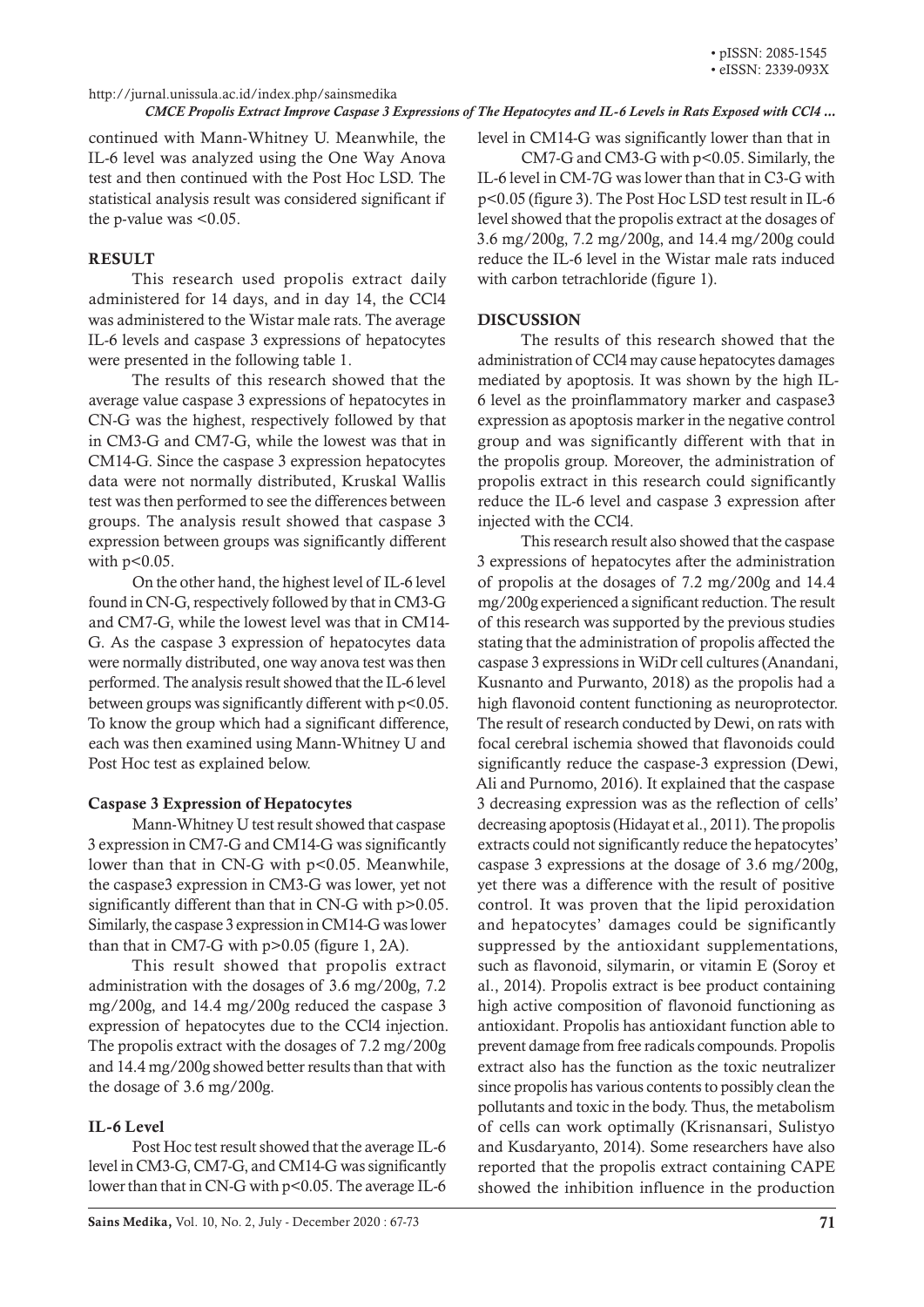• pISSN: 2085-1545

• eISSN: 2339-093X

#### *Firdaus, et al.*

of pro-inflammatory cytokines (interleukin (IL)-1β, TNF-α, and MCP. Propolis contains neuroprotective components through the properties of antioxidant, antiinflammatory and immunomodulator (Krisnansari, Sulistyo and Kusdaryanto, 2014).

The result of this research showed that IL-6 level in the administration of propolis extract at the dosages of 3.6 mg/200g, 7.2 mg/200g and 14.4 mg/200g experienced a significant reduction. The result of this research also was also in accordance with the previous research stating that the administration of propolis at the dosages of 0.054 g and 0.108 g showed the hepatoprotective activity to the liver damages inducted with CCl4 shown by the reduction of IL-6 and SOD levels and hepatocytes' damage percentage (Krisnansari, Sulistyo and Kusdaryanto, 2014). This activity was due to the existence of phenolic compounds contained in propolis in the form of flavonoid which can cover the cell structures that the body has the defense against the microorganisms. Flavonoid greatly influences the development of immune system in which flavonoid is an antioxidant contained in the propolis. The other research mentioned that propolis could decrease the prostaglandins, leukotrienes, proinflammatory cytokines (TNF-α, IL-6, IL-1, IL-10, and IL-8) (Lee et al., 2017). Propolis with its various benefits may increase the macrophage activity mediated by the stimulation of cytokines production, such as IL-6 and TNF- $\alpha$  in the rats. The content of propolis extract, that is, CAPE (Caffeic Acid Phenethyl Ester), has the antiinflammatory activity by inhibiting the arachidonate acid release from the cell membrane and suppressing the COX-1 and COX-2 enzyme activity. Besides, CAPE  $(1.5 \text{ and } 10 \mu M)$  may also inhibit the deoxyribonucleic acid (DNA) binding activity, NFkB transcription, and activator of protein-1 (AP-1) without affecting protein degradation as the NFkB inhibitor located in the cytoplasm. Thus, propolis has an activity as immunomodulator and anti-inflammatory (Bhadauria, 2012).

# **CONCLUSION**

The administration of Propolis extract (CMCE method) possibly decreased the hepatocytes' caspase 3 expressions and IL-6 levels in the Wistar male rats inducted with carbon tetrachloride.

## CONFLICT OF INTEREST

There is no conflict of interest in this publication.

#### ACKNOWLEDGMENT

We highly appreciate and thank the laboratory staffs of the Center for Food and Nutrition Studies, Gadjah Mada University for their hard work and guidance in maintaining and testing samples during this research.

# **REFERENCES**

- Anandani, E. T., Kusnanto, P. and Purwanto, B. (2018) 'Pengaruh Ekstrak Propolis Terhadap Ekspresi Caspase 3, Proliferasi Dan Induksi Apoptosis Pada Sel Kanker Kolon (Cell Line WiDr) [The Influence of Propolis Extract to the Caspase 3 Expressions and Apostosis Induction in the colon cancer cells]', Biomedika, 9(2), pp. 23–30. doi: 10.23917/biomedika.v9i2.5839.
- Bhadauria, M. (2012) 'Propolis prevents hepatorenal injury induced by chronic exposure to carbon tetrachloride', Evidence-based Complementary and Alternative Medicine, 2012, pp. 1–12. doi: 10.1155/2012/235358.
- Dewi, A. C., Ali, M. and Purnomo, H. (2016) 'Efek Ekstrak Propolis terhadap Ekspresi TNF- α, Apoptosis dan Nekrosis Jaringan Otak Tikus Model Traumatic Brain Injury ( TBI ) The Effects of Propolis Extract on Brain TNF-  $\alpha$ Expression, Apoptosis and Necrosis in Rat Model of Traumatic Brain Injury', Jurnal Kedokteran Brawijaya, 29(2), pp. 117–124.
- Harahap, H., Irfannuddin, I. and Murti, K. (2018) 'Pengaruh Diet Ketogenik Terhadap Ekspresi Ki-67, Caspase-3, Dan Mda Pada Jaringan Hati [The Influence of Ketogenic Diet on the Expression of Ki-67, Caspase-3, and Mda in Liver Tissues]', Jurnal Kedokteran dan Kesehatan [Journal of Medicine and Health], 6(2), pp. 185–194.
- Hidayat, A. et al. (2011) 'Ekspresi Bcl-2 dan Caspase-3 Pascapaparan Hipoksia Hipobarik Intermiten Bcl-2 and Caspase-3 Expression Post Exposure of Intermittent Hypobaric Hypoxia', Majalah Kedokteran Bandun, pp. 166–170.
- Kementerian Kesehatan Republik Indonesia (2010) Hepatitis masalah kesehatan dunia [World Problems on Heparitics]. Jakarta.
- Krisnansari, D., Sulistyo, H. and Kusdaryanto, W. D. (2014) 'Potensi Hepatoprotektor Propolis Terhadap Hepar Tikus Putih (Rattus Norvegicus) Yang Diinduksi Karbon Tetraklorida', Jurnal Ners, 9(2), pp. 270–278.